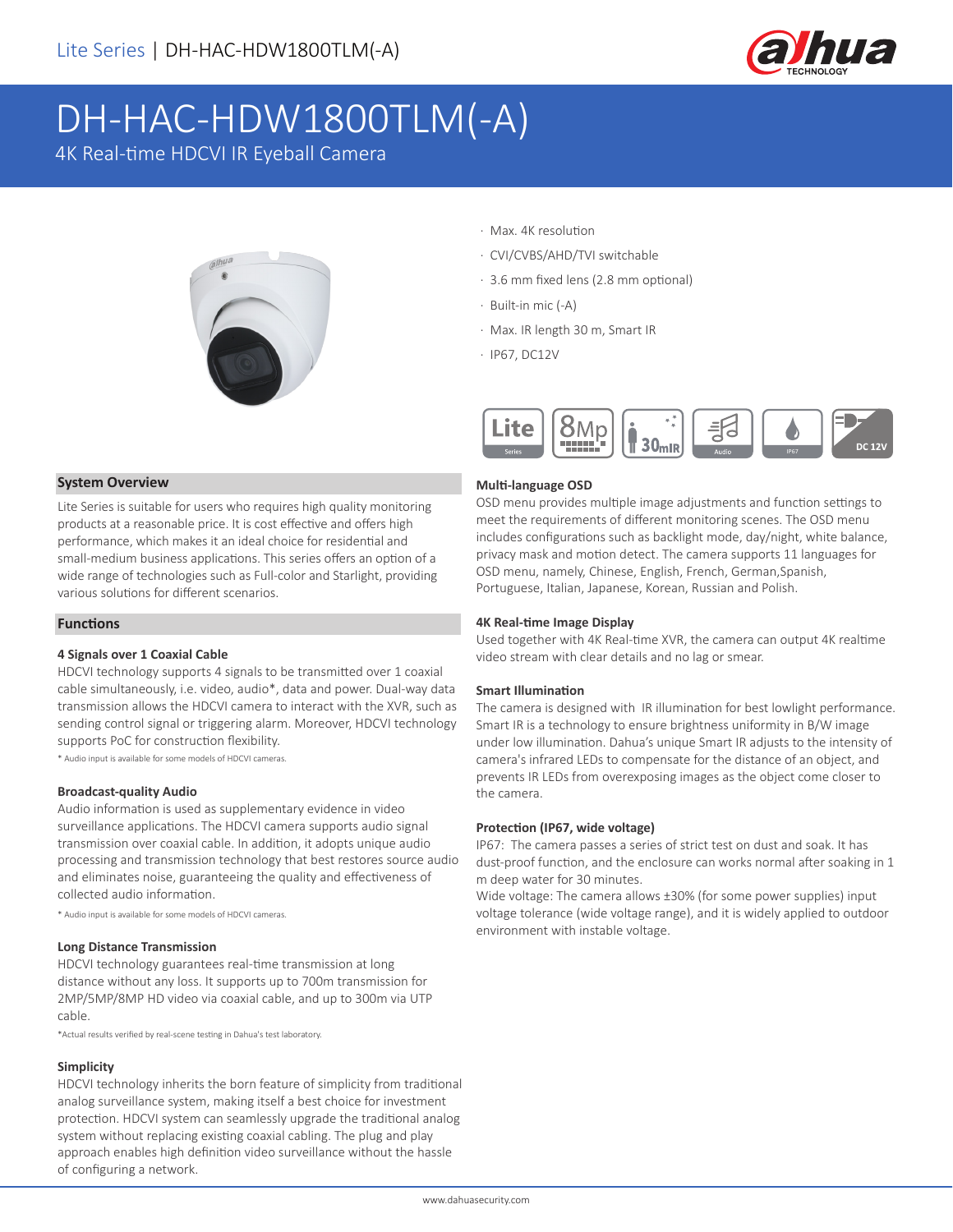## Lite Series | DH-HAC-HDW1800TLM(-A)

### **Technical Specification**

| Camera                       |          |                                                           |                                |                     |                               |
|------------------------------|----------|-----------------------------------------------------------|--------------------------------|---------------------|-------------------------------|
| Image Sensor                 |          | <b>4K CMOS</b>                                            |                                |                     |                               |
| Max. Resolution              |          | 3840 (H) × 2160 (V)                                       |                                |                     |                               |
| Pixel                        |          | 8 MP                                                      |                                |                     |                               |
| <b>Scanning System</b>       |          | Progressive                                               |                                |                     |                               |
| Electronic Shutter Speed     |          | PAL: 1/25 s-1/100, 000s<br>NTSC: 1/30 s-1/100, 000 s      |                                |                     |                               |
| S/N Ratio                    |          | >65 dB                                                    |                                |                     |                               |
| Min. Illumination            |          | 0.03Lux/F2.0, 30IRE, OLux IR on                           |                                |                     |                               |
| <b>Illumination Distance</b> |          | 30 m (98.4 ft)                                            |                                |                     |                               |
| Illuminator On/Off Control   |          | Auto; manual                                              |                                |                     |                               |
| <b>Illuminator Number</b>    |          | 1 (IR light)                                              |                                |                     |                               |
| Pan/Tilt/Rotation Range      |          | Pan: 0°-360°<br>Tilt: 0°-78°<br>Rotation: 0°-360°         |                                |                     |                               |
| Lens                         |          |                                                           |                                |                     |                               |
| Lens Type                    |          | <b>Fixed lens</b>                                         |                                |                     |                               |
| Mount Type                   |          | M12                                                       |                                |                     |                               |
| Focal Length                 |          | 2.8 mm; 3.6 mm;                                           |                                |                     |                               |
| Max. Aperture                |          | F2.0                                                      |                                |                     |                               |
| Field of View                |          | 2.8 mm:H:105° V:56° D:125°<br>3.6 mm: H:87° V:47° D:104°" |                                |                     |                               |
| Iris Type                    |          | Fixed                                                     |                                |                     |                               |
| Close Focus Distance         |          | 2.8 mm: 1.0 m (3.3 ft)<br>3.6 mm: 1.9 m (6.2 ft)          |                                |                     |                               |
| <b>DORI</b><br>Distance      | Lens     | Detect                                                    | Observe                        | Recognize           | Identify                      |
|                              | $2.8$ mm | 75.0 m<br>$(246.1 \text{ ft})$                            | 30.0 m<br>(98.4 ft)            | 15.0 m<br>(49.2 ft) | 8.0 m<br>(26.2ft)             |
|                              | 3.6 mm   | 146.0 m<br>(479.0 ft)                                     | 58.0 m<br>$(190.3 \text{ ft})$ | 16.0 m<br>(52.5 ft) | 15.0 m<br>$(49.2 \text{ ft})$ |

| Gain Control                 | Auto/Manual                                                                                                                                  |  |  |  |
|------------------------------|----------------------------------------------------------------------------------------------------------------------------------------------|--|--|--|
| Noise Reduction              | 2D <sub>NR</sub>                                                                                                                             |  |  |  |
| <b>Smart Illumination</b>    | Yes                                                                                                                                          |  |  |  |
| Mirror                       | Off/On                                                                                                                                       |  |  |  |
| Privacy Masking              | Off/On (8 area, rectangle)                                                                                                                   |  |  |  |
| Certifications               |                                                                                                                                              |  |  |  |
| Certifications               | CE (EN55032, EN55024, EN50130-4, EN62368-1)<br>FCC (CFR 47 FCC Part 15 subpartB, ANSI C63.4-2014)<br>UL (UL60950-1+CAN/CSA C22.2 No.60950-1) |  |  |  |
| Port                         |                                                                                                                                              |  |  |  |
| Video Output                 | Video output choices of CVI/TVI/AHD/CVBS by one<br><b>BNC</b> port                                                                           |  |  |  |
| Audio Input                  | One channel built-in mic (-A)                                                                                                                |  |  |  |
| Power                        |                                                                                                                                              |  |  |  |
| Power Supply                 | 12V ±30% DC                                                                                                                                  |  |  |  |
| Power Consumption            | Max 4.3 W (12V DC, IR on)                                                                                                                    |  |  |  |
| Environment                  |                                                                                                                                              |  |  |  |
| <b>Operating Temperature</b> | -40°C to +60°C (-40°F to 140°F); < 95% (non-<br>condensation)                                                                                |  |  |  |
| Storage Temperature          | -40°C to +60°C (-40°F to 140°F); < 95% (non-<br>condensation)                                                                                |  |  |  |
| <b>Protection Grade</b>      | <b>IP67</b>                                                                                                                                  |  |  |  |
| Structure                    |                                                                                                                                              |  |  |  |
| Casing                       | Metal throughout the whole casing                                                                                                            |  |  |  |
| Camera Dimensions            | $\phi$ 94.0 mm × 85.7 mm ( $\phi$ 3.70" × 3.37")                                                                                             |  |  |  |
| Net Weight                   | 0.33 kg (0.73 lb)                                                                                                                            |  |  |  |
| Gross Weight                 | 0.47 kg (1.04 lb)                                                                                                                            |  |  |  |

#### Video

| Video Frame Rate | CVI:<br>PAL:4K@25fps; 4K@15fps; 5M@20fps; 4M@25fps;<br>NTSC:4K@30fps; 4K@15fps; 5M@20fps; 4M@30fps;<br>$AHD^.$<br>PAL: 4K@15fps;<br>NTSC:4K@15fps;<br>TVI:<br>PAL: 4K@15fps;<br>NTSC:4K@15fps;<br>CVBS<br>PAL: 960H;<br><b>NTSC: 960H</b> |
|------------------|-------------------------------------------------------------------------------------------------------------------------------------------------------------------------------------------------------------------------------------------|
| Resolution       | 4K (3840×2160);<br>5M (2592×1944);<br>4M (2560×1440);<br>960H (960×576/960×480)                                                                                                                                                           |
| Day/Night        | Auto switch by ICR                                                                                                                                                                                                                        |
| BI C             | BLC/HLC/DWDR                                                                                                                                                                                                                              |
| <b>WDR</b>       | <b>DWDR</b>                                                                                                                                                                                                                               |
| White Balance    | Auto/Manual                                                                                                                                                                                                                               |